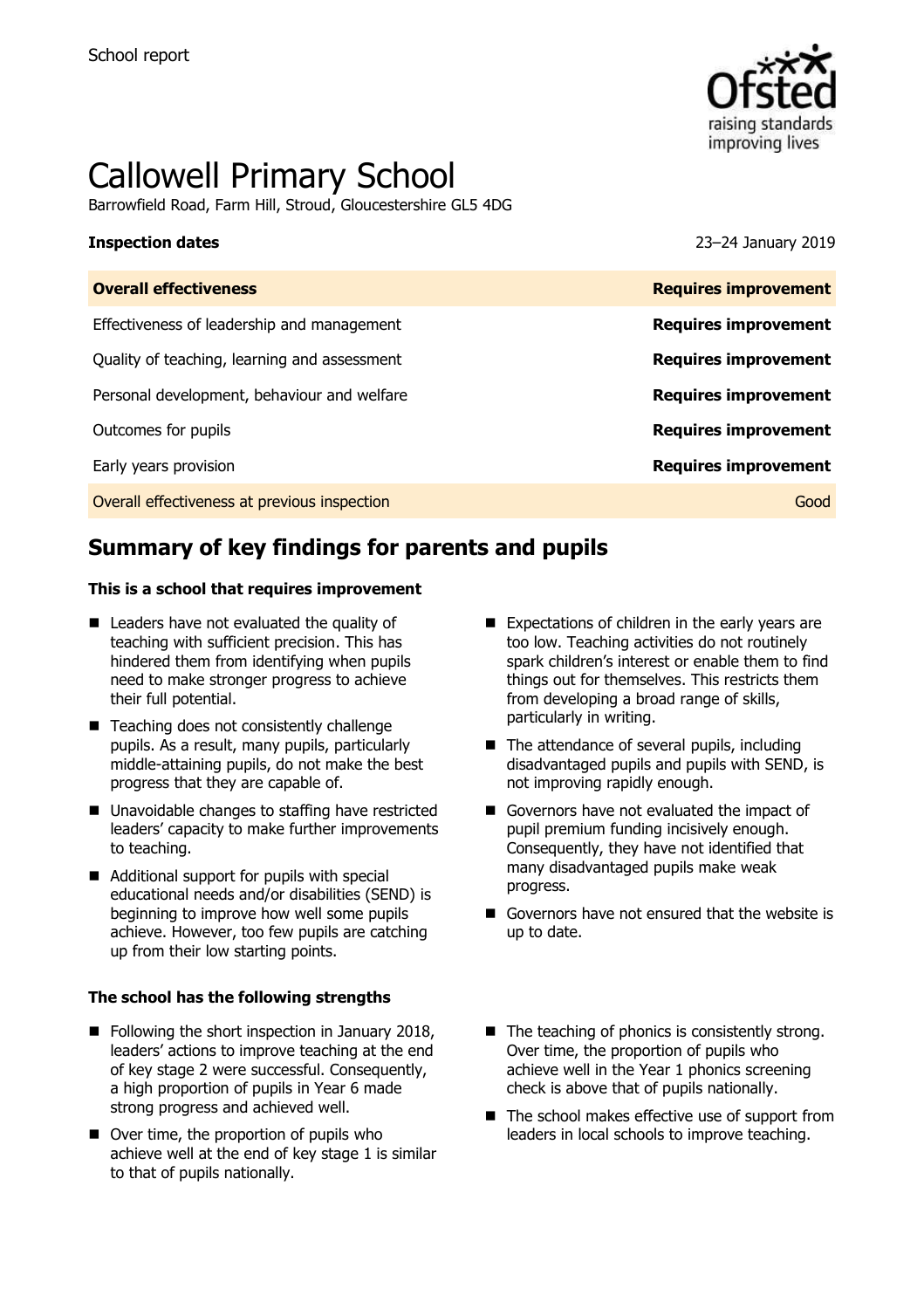

# **Full report**

### **What does the school need to do to improve further?**

- **Improve leadership and management by:** 
	- further developing the precision of assessment so that leaders can assure themselves that pupils are achieving their full potential
	- continuing to develop all leaders' and governors' monitoring of teaching so that they take swift and appropriate action when teaching needs to improve
	- ensuring that the website is updated.
- $\blacksquare$  Improve teaching, learning and assessment by:
	- further improving the challenge of teaching so that all pupils, particularly middleattaining pupils, achieve what they are capable of
	- providing well-targeted teaching support which consistently enables disadvantaged pupils and pupils with SEND to make strong progress and achieve well.
- Improve personal development, behaviour and welfare by continuing to work closely with parents to improve attendance, particularly for disadvantaged pupils, pupils with SEND and pupils who speak English as an additional language.
- $\blacksquare$  Improve the early years by:
	- developing the rigour of leaders' assessment, so that they accurately identify children's starting points
	- improving teaching so that children are routinely challenged to achieve well
	- improving the learning environment so that activities provided for children stimulate their curiosity and consolidate their skills, especially in writing.

An external review of governance should be undertaken in order to assess how this aspect of leadership and management may be improved.

An external review of the use of pupil premium should be undertaken in order to establish how this aspect of leadership and management may be improved.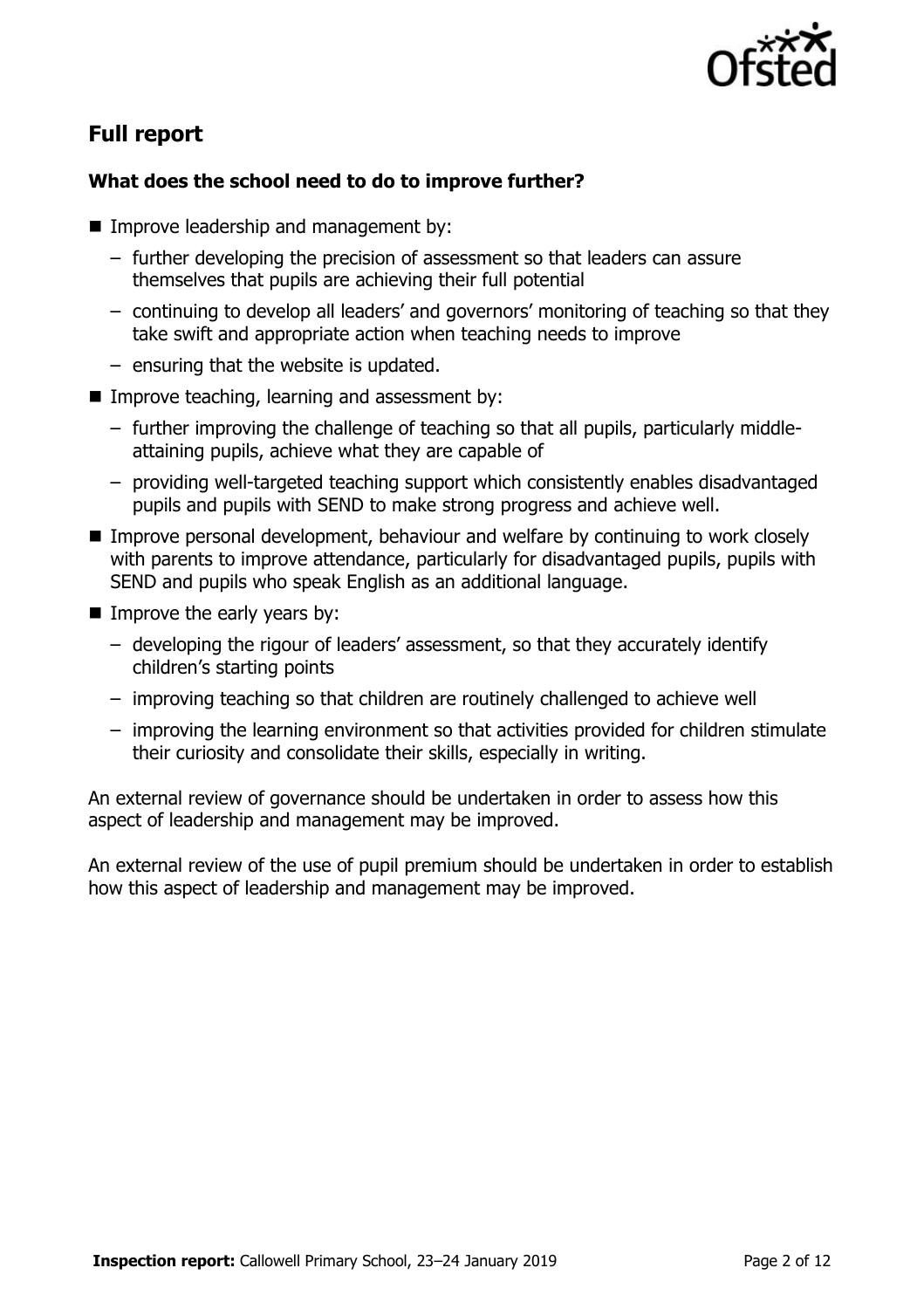

# **Inspection judgements**

#### **Effectiveness of leadership and management Requires improvement**

- The areas for improvement identified in the school's short inspection in January 2018 have not been consistently met. For example, middle-attaining pupils achieved well in Year 6 in 2018, but were not challenged to achieve their full potential in other year groups. Consequently, only a very small minority of these pupils achieved greater depth in their learning.
- The school's use of assessment does not enable leaders to evaluate pupils' progress with the precision required to identify when pupils need to make stronger progress. As a result, leaders miss opportunities to intervene when teaching needs to improve. A large proportion of pupils are not routinely challenged to achieve the progress of which they are capable.
- Additional funding for pupils with SEND and for disadvantaged pupils has not been sharply focused. As a result, the impact on pupils' progress is variable. Several pupils are making better progress than previously, but half of this group of pupils are still catching up from low starting points. Consequently, they are unable to complete work appropriate for their age.
- There have been several unavoidable changes to staffing over the last year and leadership is not clearly defined. For example, the headteacher oversees the monitoring and evaluation of teaching in the early years and also provision for disadvantaged pupils and pupils with SEND. This means that subject leaders are not given responsibility for checking the impact of teaching for themselves.
- The school works closely with leaders in local schools, including the Stroud Association of Schools, to provide staff with appropriate training. Staff appreciate the opportunities provided for them and feel like well-respected, valued members of the school. However, leaders do not routinely ensure that this training improves the challenge of teaching.
- Leaders have purchased interesting books to promote pupils' enjoyment of reading in different subjects. Leaders have also improved the teaching of arithmetic to develop pupils' fluency in mathematics. It will take more time for these improvements to become fully embedded so that they routinely have a positive impact on pupils' outcomes.
- **E** Leaders have worked hard to manage the school through the period of transition caused by unavoidable staff changes during the last year. Despite the difficulties, leaders have successfully improved much teaching, including for the most able pupils. For instance, more effective teaching in Year 6 led to strong progress in all subjects last year. This resulted in a high proportion of pupils achieving well.
- Leaders make effective use of the physical education and sport premium funding to improve teachers' skills and increase pupils' participation in sport. Pupils understand the importance of rules and fair play in competitive sports, such as archery. The school promotes healthy lifestyles with the 'daily mile' walking activity and has been awarded the Silver Sports Mark.
- The school's values of confidence, creativity and caring are woven into the work of the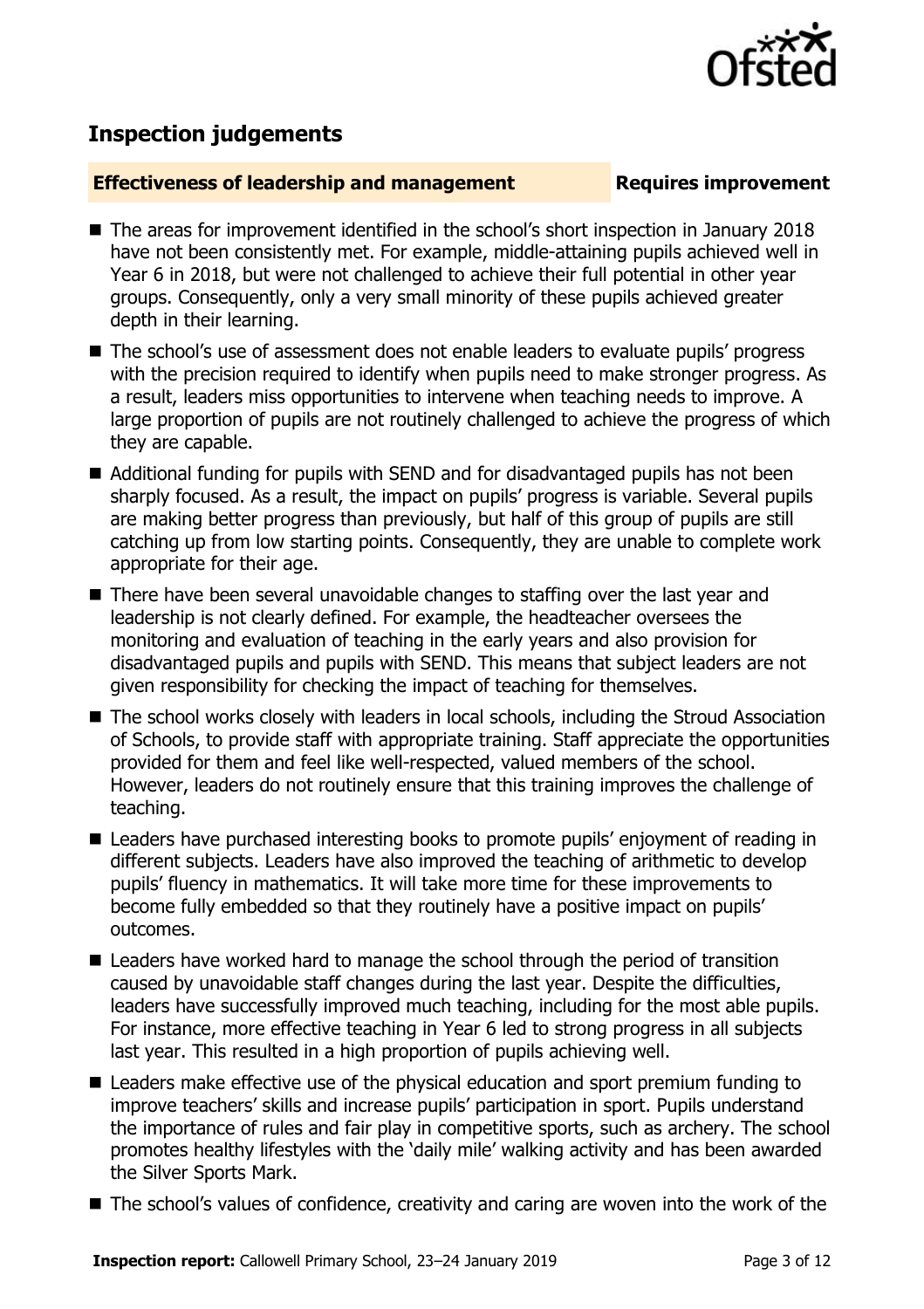

school. The rich curriculum fosters pupils' curiosity and enhances their spiritual, moral, social and cultural development. For example, pupils enjoyed developing their reading and writing skills when finding out about World War I. Pupils observed the natural environment and painted with watercolours during a trip to the Gower coast.

 $\blacksquare$  The vast majority of parents and carers are happy with the school. They typically remark that the school provides 'amazing opportunities' and say that their children are 'extremely happy'. A parent commented on the merits of the 'ClassDojo' communication system, which helps them to feel 'strongly connected to the school day'.

### **Governance of the school**

- Governors work collaboratively with school leaders and are committed to supporting the school. They share their vision with parents and encourage them to share their views. Governors undertake visits to the school, which helps them to gain a broad overview of the school's strengths and areas for development.
- Governors are limited in the extent to which they can assure themselves that additional funding has sufficient impact because their evaluations of teaching are not incisive enough. For example, governors are unaware that several pupils, including disadvantaged pupils and pupils with SEND, are making weak progress.
- Governors have not ensured that the website is up to date.

### **Safeguarding**

- The arrangements for safeguarding are effective.
- Leaders provide staff with training which ensures that everybody understands their responsibility for keeping pupils safe. Adults know how to recognise the signs that might indicate that a pupil is at risk. They can consistently explain whom to go to if they are worried about pupils' safety. They are diligent about reporting concerns. Pupils say that they feel safe in school, and parents agree.
- Leaders record their actions meticulously and seek the advice of outside agencies so that pupils receive the help that they need. Leaders routinely follow up their actions to check that they are making a difference.
- Inspection activities revealed some administrative errors in safeguarding records. These were rectified during the inspection.

### **Quality of teaching, learning and assessment Figures improvement**

- The quality of teaching is variable. Where teaching is less effective, teachers' assessment does not take sufficient account of pupils' starting points. For example, reviews of pupils' learning confirm that pupils are frequently expected to undertake similar learning tasks, regardless of their ability. This hinders their progress. A pupil commented, 'Sometimes we get taught things we already know.' Another pupil added, 'We did this when we were younger.'
- Adults' questioning and intervention in pupils' learning are inconsistent. This limits how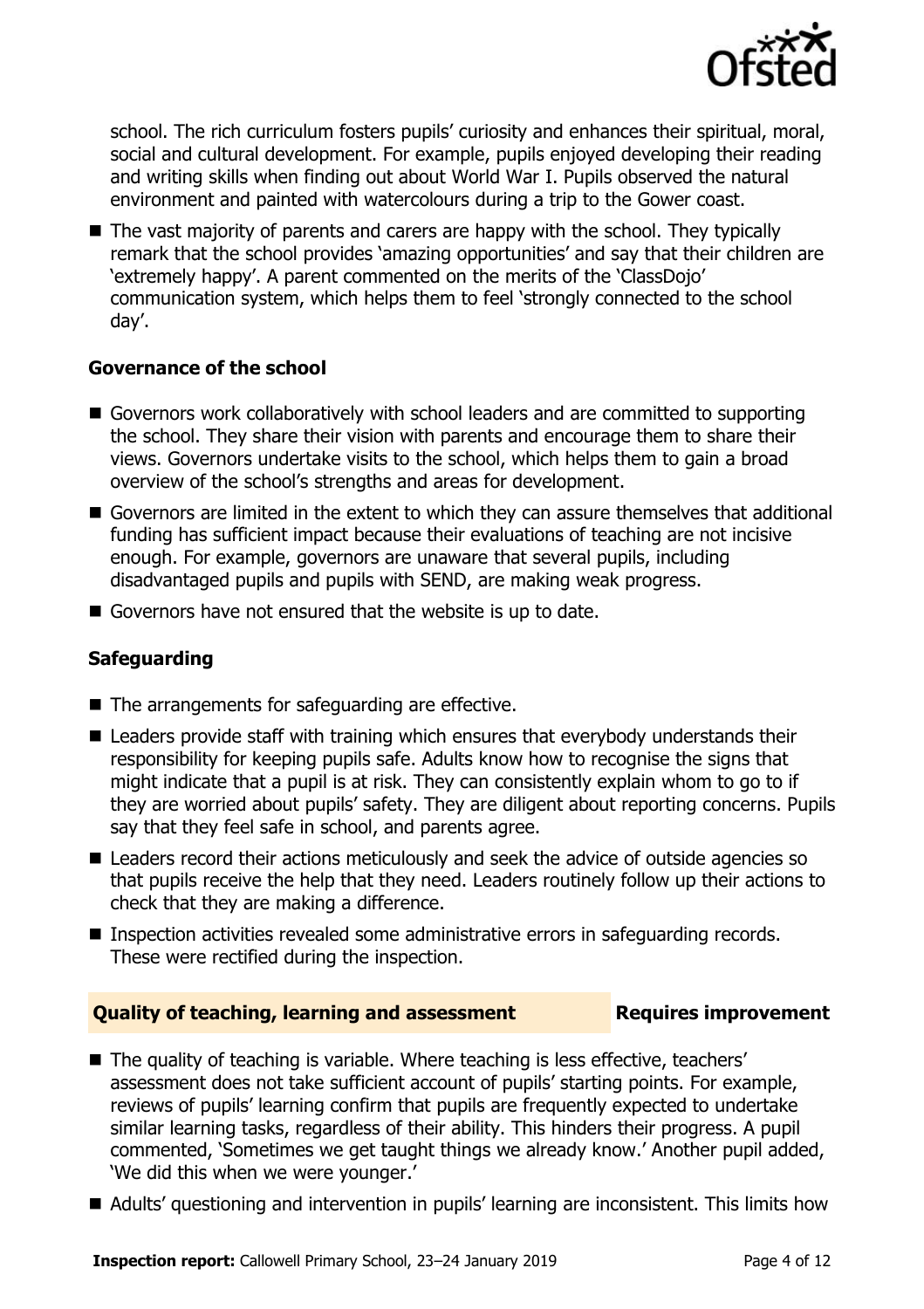

well they assess pupils' progress and plan the next steps in their learning.

- When teaching does not meet pupils' needs, pupils lose interest and this sometimes results in low-level disruption. For example, when pupils are stuck and adults fail to notice, pupils sometimes tip back on their chairs or fiddle with mathematics apparatus. As a result, learning stalls.
- Some inconsistencies in teachers' feedback hold pupils back from making the best progress they are capable of. For example, reviews of pupils' learning show that, occasionally, teachers confirm that a pupil has achieved a task when this is not the case. On other occasions, pupils repeat tasks when a skill has already been secured.
- Additional teaching for disadvantaged pupils and pupils with SEND does not routinely meet their needs. As a result, the proportion of pupils who achieve what is typical for their age over time is inconsistent. Adults' help is improving pupils' attitudes to learning and helping some pupils to make better progress. However, half of this group of pupils are making insufficient progress to catch up from their low starting points. As a result, they are unable to complete work appropriate for their age.
- Where teaching is better, adults demonstrate good subject knowledge and plan appropriate learning activities that are well matched to pupils' needs. In these examples, adults have consistently high expectations of pupils' attitudes to learning. Effective teaching improved outcomes at the end of key stage 2 last year, including for the most able pupils. Teaching for the oldest pupils remains a strength.
- When teaching is effective, pupils are given opportunities to reflect on their learning and encouraged to respond to feedback. For example, pupils edit their writing or tackle problem-solving challenges in mathematics. This helps pupils to improve their work.
- The curriculum is well planned and enables pupils to develop their knowledge, skills and understanding in a range of subjects. Teaching activities enable pupils to develop and consolidate their reading, writing and mathematics skills in other subjects. For example, pupils draw graphs in science and write reports in history.

#### **Personal development, behaviour and welfare Fig. 2. Requires improvement**

#### **Personal development and welfare**

- The school's work to promote pupils' personal development and welfare requires improvement.
- Pupils' personal development is impeded by inconsistencies in teaching. For example, teaching does not routinely enable disadvantaged pupils, middle-attaining pupils and pupils with SEND to make strong progress.
- Over time, the attendance of pupils who speak English as an additional language, disadvantaged pupils and pupils with SEND has been below that of other pupils. Leaders emphasise to parents the importance of regular attendance. However, some parents choose not to heed this advice. Although attendance has improved over the last two years, several pupils continue to be frequently absent. This means that they are unable to take full advantage of the education that the school has to offer.
- Adults' expectations of the quality of pupils' work are inconsistent, which means that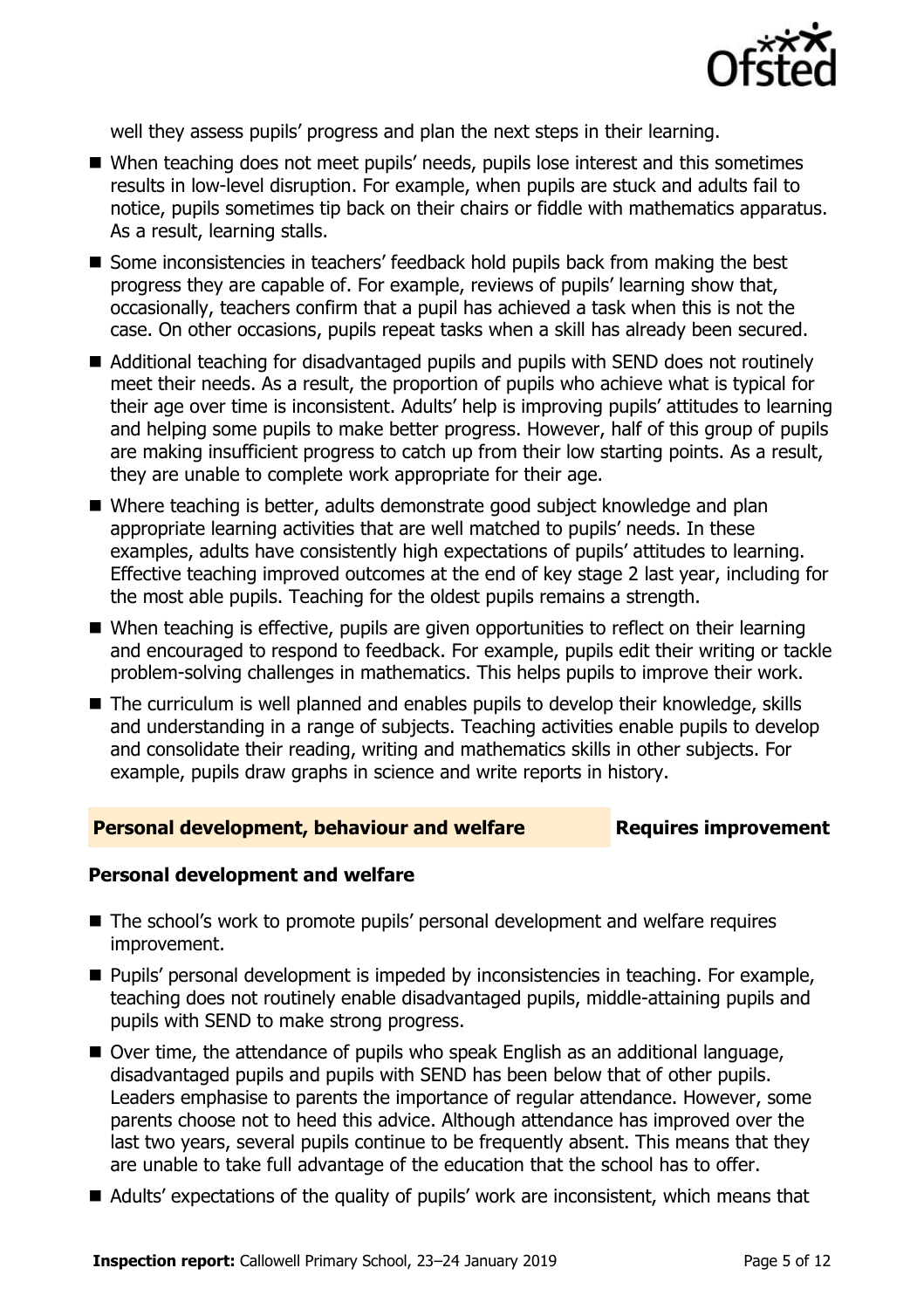

some pupils do not take enough pride in their work. For example, some pupils' presentation deteriorates over time and adults do not encourage them to improve this.

- Pupils are confident and keen to talk about their learning. Pupils have a good understanding of different forms of bullying and know how to keep themselves safe when using the internet.
- Pastoral support is effective because pupils' emotional, social and mental health is supported effectively. Adults form supportive, caring relationships with pupils, and pupils confirm that there is always someone to go to if they have problems. For example, pupils have the opportunity to attend 'time to talk' and 'knit and natter' sessions.

### **Behaviour**

- The behaviour of pupils requires improvement.
- Occasionally, when adults' expectations of pupils are too low, some pupils lose focus and low-level disruption ensues. This interrupts pupils' learning and progress stalls. When adults do not intervene in a timely manner, off-task behaviour persists.
- Senior leaders' records of behaviour incidents are not rigorously monitored. This hampers leaders from identifying the cause of unacceptable behaviour and reducing the likelihood of repetition.
- A minority of pupils are unable to manage their behaviour and, over time, leaders' actions have not reduced fixed-term exclusions. Strategies to reintegrate pupils into school after exclusion are frequently unsuccessful. As a result, unacceptable behaviour persists and leads to repeat exclusions.
- The vast majority of pupils are friendly and play well together. They enjoy socialising with their friends at breaktime and lunchtime.
- When teaching is effective, pupils listen to instructions carefully and settle to work quickly, because they are keen to learn.

### **Outcomes for pupils Requires improvement**

- Over time, too few disadvantaged pupils and pupils with SEND achieve well. Inconsistencies in teaching mean that half of these pupils make weak progress. Consequently, they are not catching up from their low starting points.
- The recommendations of the short inspection have not been sufficiently well met. For example, middle-attaining pupils, who comprise just under half of all pupils, are not challenged to make the best possible progress. As a result, only a very small minority of middle-attaining pupils are working at greater depth in their learning.
- The majority of current pupils make effective progress to achieve what is typical for their age. Several pupils, including the most able pupils, are working at greater depth in their learning. However too few pupils make consistently strong progress to achieve their full potential.
- The teaching of phonics is effective and, as a result, pupils consistently achieve well in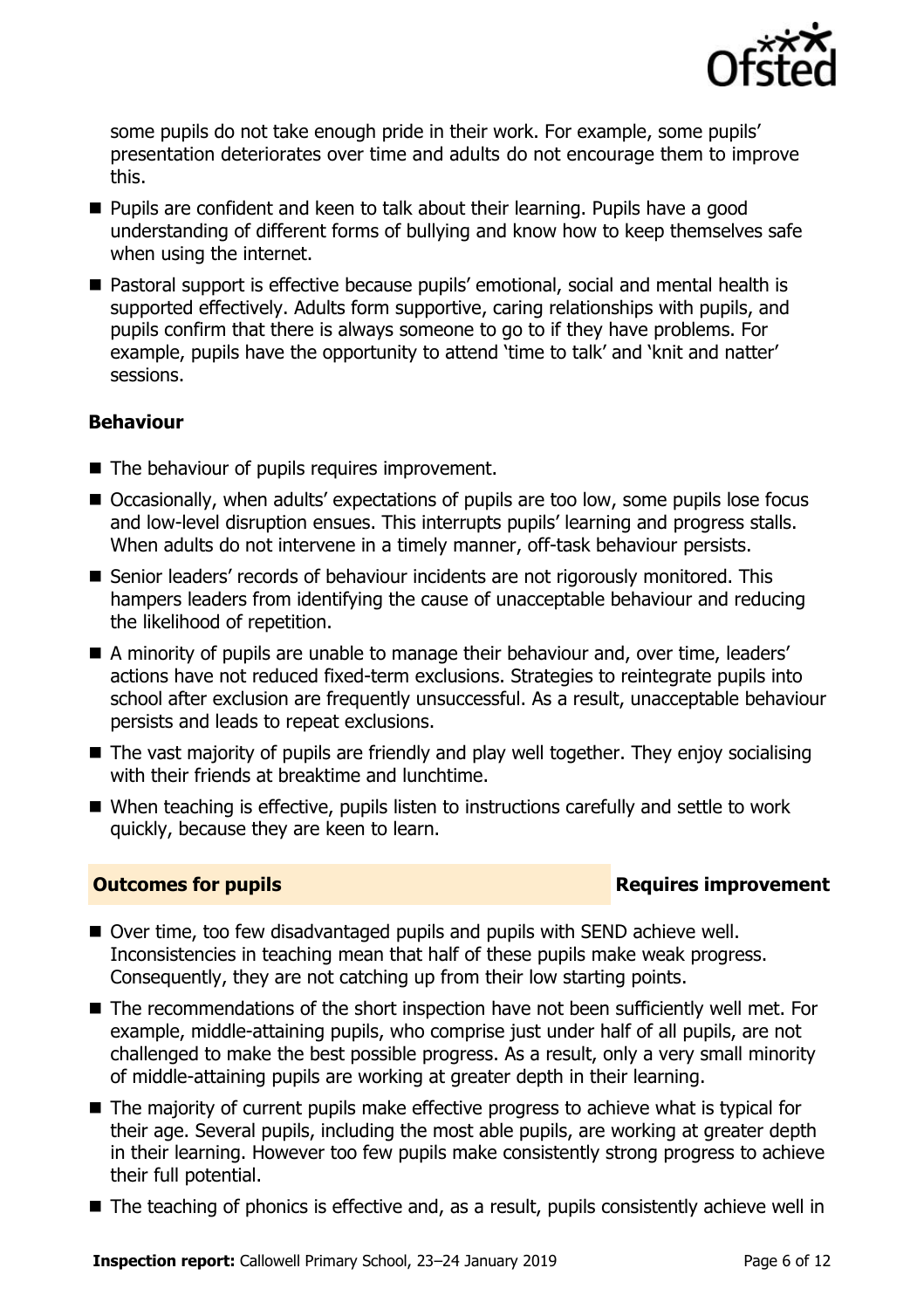

the Year 1 phonics screening check. Pupils are improving their ability to apply their phonic knowledge to develop their writing.

- Since the short inspection, leaders have raised the profile of reading. They have purchased interesting books which motivate pupils to read. However, some books are stored among old, unused books. This does little to inspire pupils to choose books for themselves.
- Pupils are provided with opportunities to read a variety of books and are developing their comprehension skills and fluency. However, reading tasks for current pupils are not planned with the rigour needed to enable pupils to extend their reading skills.
- Teachers consistently provide pupils with opportunities to practise and consolidate their basic arithmetic skills. Pupils are developing the ability to apply these skills to reason and solve problems. The most able pupils are provided with additional problem-solving challenges.
- $\blacksquare$  In 2018, all groups of pupils made strong progress in reading, writing and mathematics at the end of key stage 2. There were notable improvements in outcomes in reading, compared to the previous year. Pupils' achievement in the combined subjects of reading, writing and mathematics was above average.
- $\blacksquare$  Over time, the attainment of key stage 1 pupils has been broadly in line with that of pupils nationally in all subjects. In 2018, the proportion of pupils who attained well in reading improved considerably from the previous year.

#### **Early years provision Requires improvement**

- Leadership of the early years is not fully delegated to the early years leader. This restricts the extent to which she is able to evaluate the impact of teaching.
- Leaders' assessment of children's starting points is inaccurate. This limits how well adults plan teaching activities that meet children's needs. As a result of inconsistent challenge, children are not habitually supported to achieve the rates of progress of which they are capable.
- Teachers do not routinely model or explain learning activities. As a result, children are often unclear what is expected of them. This occasionally results in poor attitudes to learning. When adults do not intervene to correct this, off-task behaviour persists.
- When questioning is used effectively, it helps to develop children's communication and mathematics skills. For example, children in the Nursery identify colours of objects and count bricks when building towers. However, questioning across the early years is variable. This hinders how well it deepens children's understanding.
- The extent to which adults intervene in children's learning varies. This limits how well they can assess children's understanding and plan their next steps.
- $\blacksquare$  The curriculum is not sufficiently demanding. There is a scarcity of activities that ignite children's curiosity and motivate them to learn. The spacious, safe outdoor area is little used, and resources provided for children are sparse and uninteresting. Consequently, children are not suitably supported to develop and embed secure skills and knowledge across all areas of learning.
- The school receives specialist support from leaders in local schools. However, leaders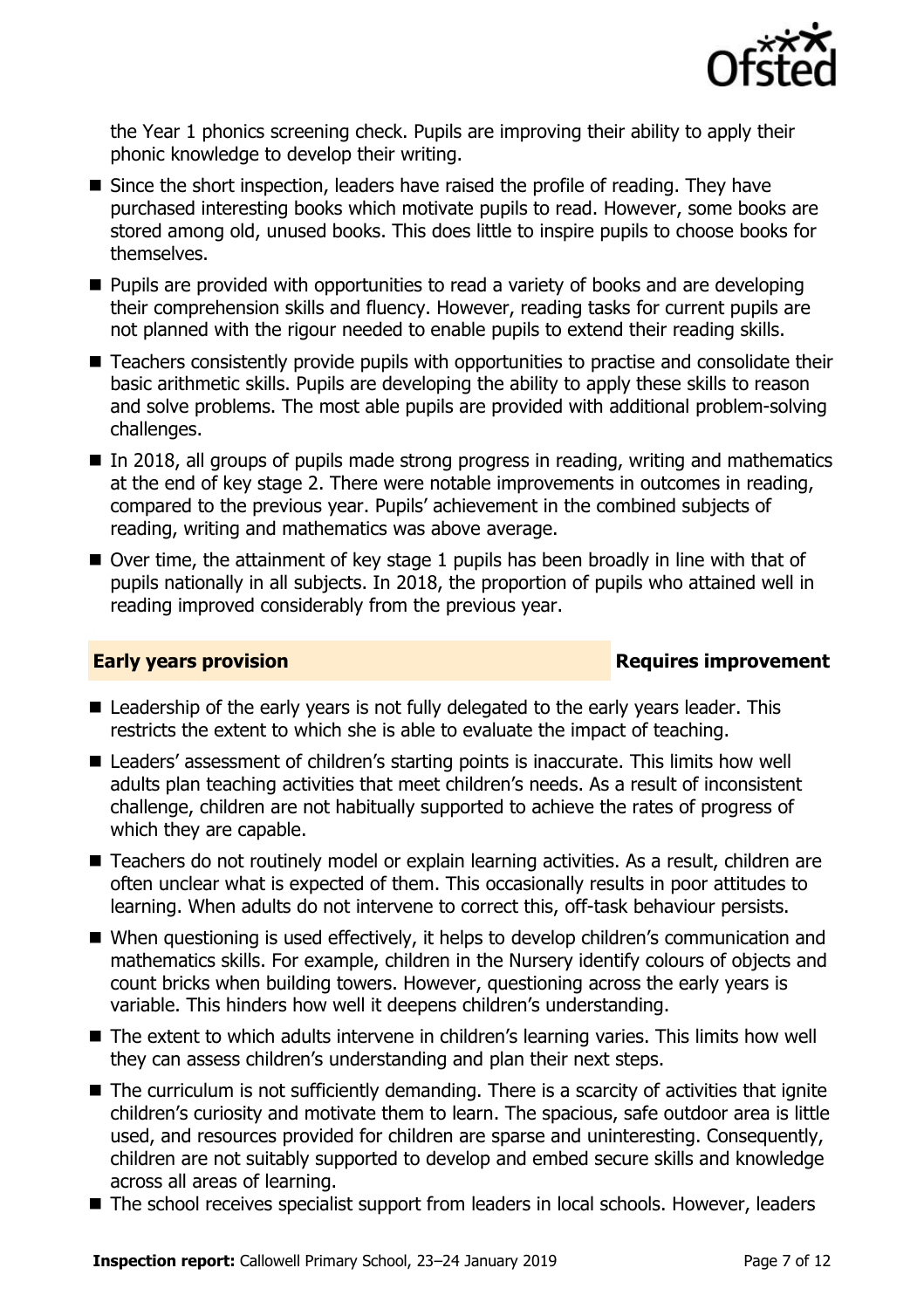

do not consistently act on this advice. For example, reviews of current children's learning show that teachers have lower expectations than last year.

- Improved teaching in 2018 led to positive outcomes. The proportion of children who achieved a good level of development was well above that of children nationally. This was a marked improvement on the previous year, when outcomes had been well below average.
- The teaching of phonics is consistent and enables children to apply their skills to write words and sentences accurately. However, too few opportunities are provided for children to build on these skills and develop their writing in other activities. This impedes their progress.
- Adults are welcoming and form warm and caring relationships with children. They fulfil their responsibilities for keeping children safe.
- Adults communicate effectively with parents to help them understand how to support their children. Children say that they enjoy school, and parents agree.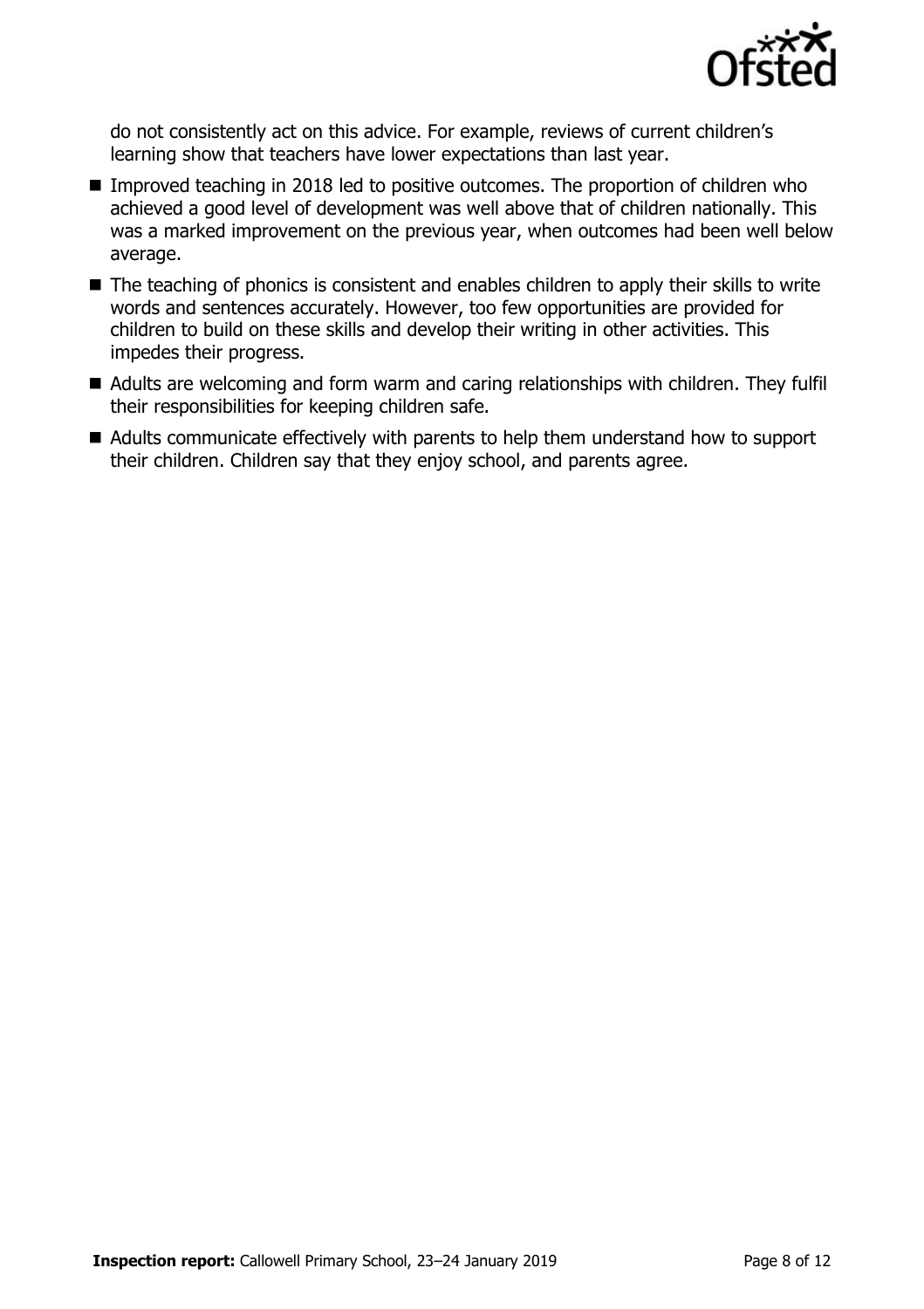

# **School details**

| Unique reference number | 115570          |
|-------------------------|-----------------|
| Local authority         | Gloucestershire |
| Inspection number       | 10053001        |

This inspection of the school was carried out under section 5 of the Education Act 2005.

| Type of school                      | Primary                                   |
|-------------------------------------|-------------------------------------------|
| School category                     | Maintained                                |
| Age range of pupils                 | 2 to 11                                   |
| Gender of pupils                    | Mixed                                     |
| Number of pupils on the school roll | 173                                       |
| Appropriate authority               | The governing body                        |
| Chair                               | Michael Anthony and Aimee Lax (co-chairs) |
| <b>Headteacher</b>                  | Linda Wall                                |
| Telephone number                    | 01453 762962                              |
| Website                             | www.callowellschool.co.uk                 |
| <b>Email address</b>                | head@callowell.gloucs.sch.uk              |
| Date of previous inspection         | 23-24 October 2013                        |

### **Information about this school**

- The school, which includes a Nursery, is smaller than the average-sized primary school. The majority of pupils are White British. Very few pupils speak English as an additional language.
- The proportion of pupils eligible for the pupil premium is below that of pupils nationally.
- The proportion of pupils who receive additional support for special educational needs, or who have an education, health and care plan, is above the national average.
- The school runs a breakfast and after-school club.
- The school had a short inspection in January 2018, during which a number of areas for development were identified. At that time, it was recommended that the school's next inspection should be a section 5 inspection.
- The school is part of the Stroud Association of Schools collaboration. This is an informal partnership between local schools which provides training and support for leaders and teachers.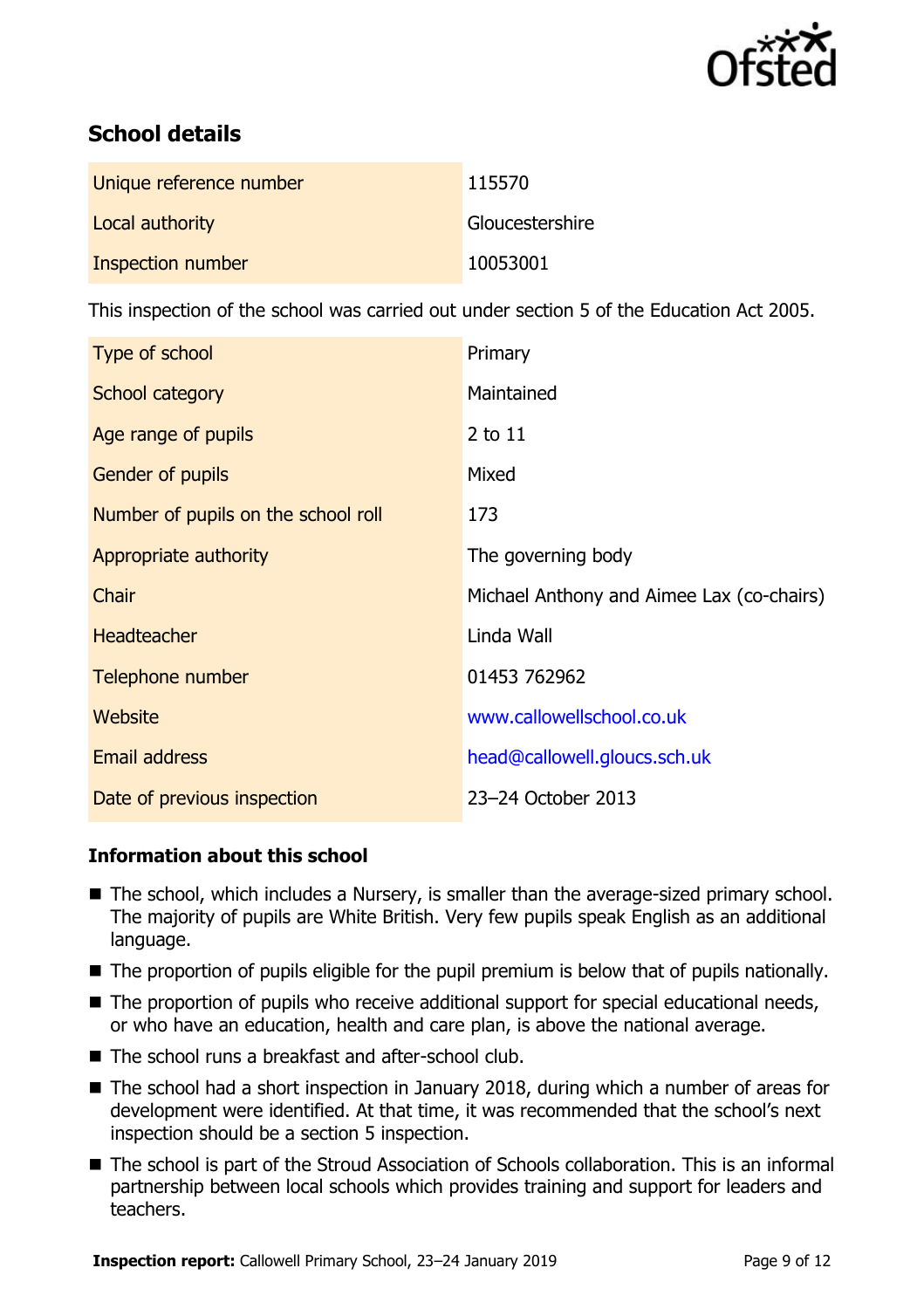

■ The headteacher began a period of long-term sickness absence the week before the inspection. The governors have asked the deputy headteacher to take on the role of acting headteacher. He will be supported by leaders in the Stroud Association of Schools and the local authority.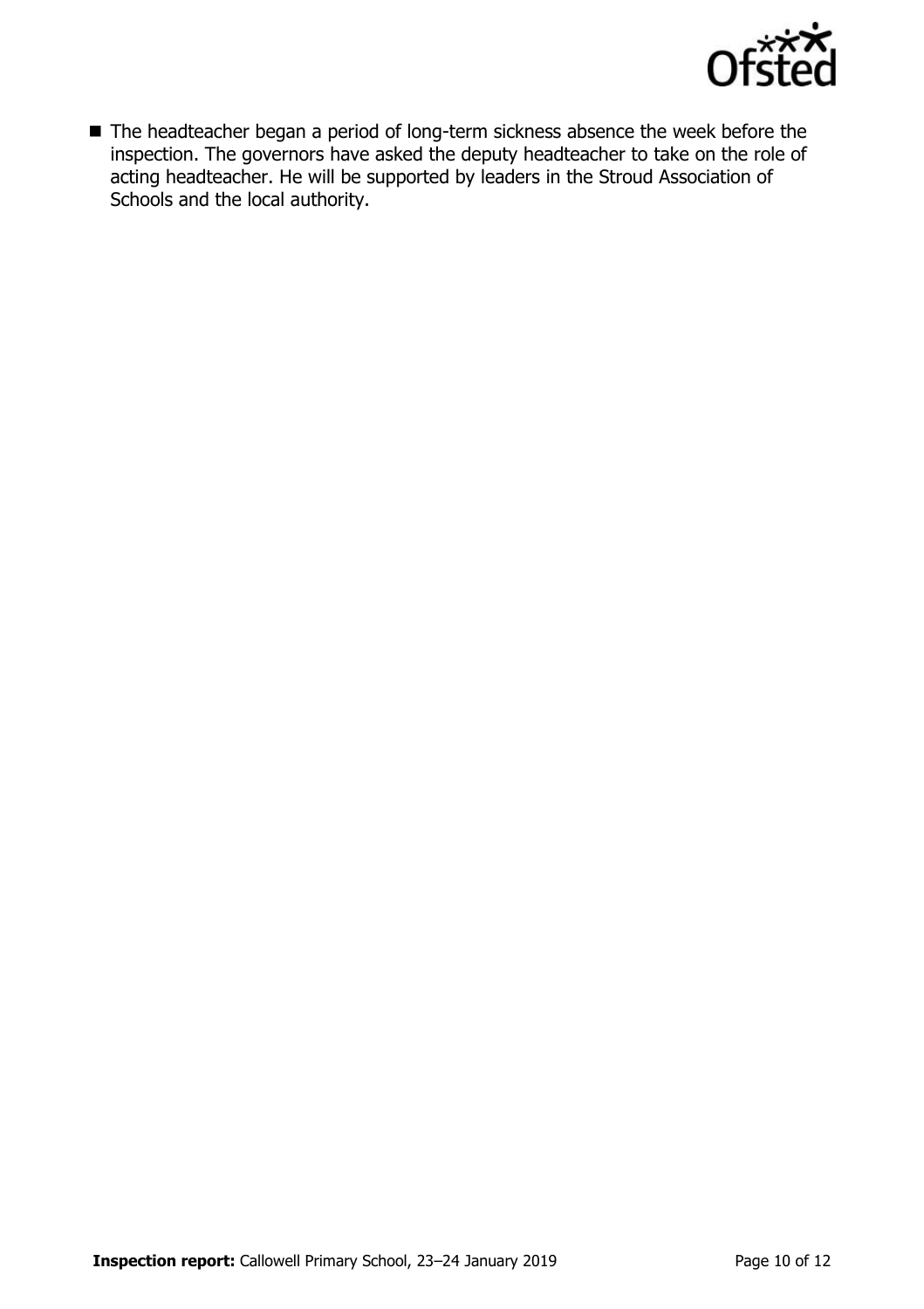

# **Information about this inspection**

- The headteacher of Stonehouse Park Infants School, part of the Stroud Association of Schools, supported the acting headteacher during the inspection.
- Inspectors observed a variety of lessons in all classes. The majority of observations were carried out alongside the acting headteacher or the headteacher of Stonehouse Park Infants School. During the time spent in classes, inspectors reviewed pupils' work in a variety of subjects. Together with leaders, inspectors also carried out a focused scrutiny of pupils' work in the early years, Year 2, Year 4 and Year 6.
- Inspectors met the acting headteacher to discuss the school's latest assessment information, the school's self-evaluation and action plans. The inspection team also reviewed a range of other documentation, including safeguarding records, behaviour logs and attendance information.
- **Inspectors held meetings with the early years foundation leader, the special** educational needs coordinator and the physical education subject leader. An inspector also met with a group of teaching assistants.
- The lead inspector had a formal meeting with a group of pupils from Reception to Year 6. Inspectors also had informal discussions with pupils during lessons and also at breaktime and lunchtime. An inspector observed pupils reading to a teaching assistant.
- An inspector met with two governors, including the co-chair of governors. A separate meeting was held with the local authority representative who is supporting the school.
- Inspectors visited the breakfast club and after-school club. They also observed pupils' behaviour during lessons and at break and lunchtime.
- Inspectors talked to parents at the start of the day and took account of 32 responses to the online survey, Parent View, along with 21 free-text comments. Inspectors also considered 15 responses to the online staff questionnaire.

### **Inspection team**

Catherine Beeks, lead inspector **Catherine Beeks**, lead inspector Linda Rowley **Contract Contract Contract Contract Contract Contract Contract Contract Contract Contract Contract Contract Contract Contract Contract Contract Contract Contract Contract Contract Contract Contract Contract C** 

**Inspection report:** Callowell Primary School, 23–24 January 2019 **Page 11 of 12** Page 11 of 12